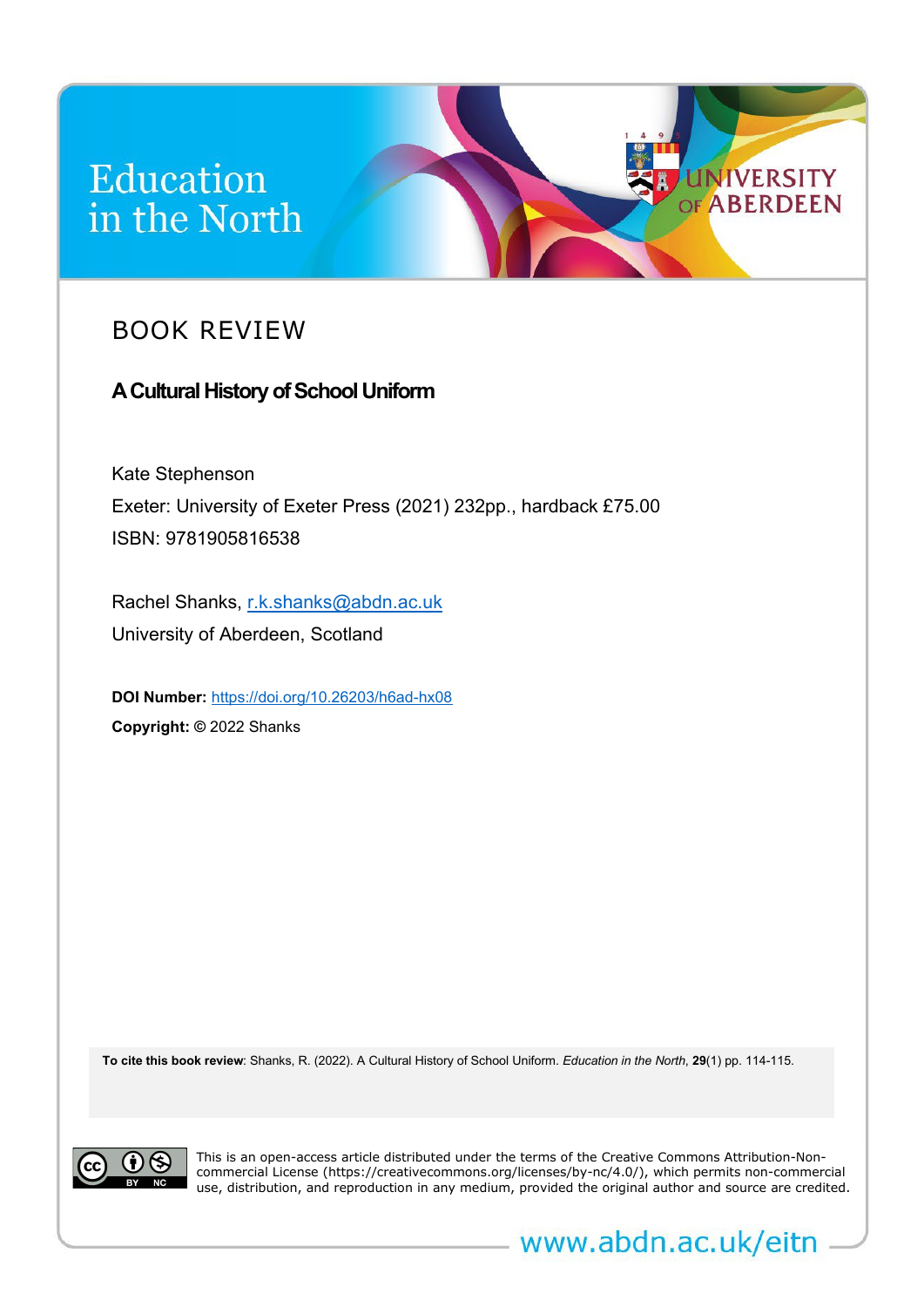#### BOOK REVIEW

#### **A Cultural History of School Uniform**

Kate Stephenson

Exeter: University of Exeter Press (2021) 232pp., hardback £75.00

ISBN: 9781905816538

Rachel Shanks, [r.k.shanks@abdn.ac.uk](mailto:r.k.shanks@abdn.ac.uk)

University of Aberdeen, Scotland

#### **A history of British education through its school uniform traditions**

*A Cultural History of School Uniform* is not only a book about school uniforms but is also a history of schooling in Britain over the last five hundred years and a useful text on class, gender, religion and national identity within schooling. Kate Stephenson does a great job of bringing the topic of school uniforms to life while tracing their 500-year history. There is no book to compare this with, which shows how original and useful it is.

The first chapter 'The Charity Schools 1552-1900' sets out how school uniform developed in Britain from its origins in clothing charity school pupils. The colour and fabric of the clothing, along with what it was meant to convey is covered. In chapter 2 'The Public Schools 1800-1939' the history of school uniform is traced alongside the establishment and growth of schools in England (and to a lesser extent Scotland). Stephenson shows how uniforms reflected notions of masculinity and the British Empire. In the third chapter 'Public Schools for Girls 1850-1939' we discover that girls' school uniforms began with gymslips and clothes that girls normally wore but then moved into a more masculine and male form of school uniform. Chapter 4 'Education for All 1860-1939' covers the opening up of education and with compulsory education there is a need for clothing for many more children. The final chapter 'Fashion and Fancy Dress 1939-Present' covers the second world war to the present day and so comprehensive education and school uniform as favoured fancy dress mode. It investigates how school uniform is portrayed in books and film with a focus on St Trinian's in the 1940s to 1960s rather than more recent works such as Harry Potter. The conclusion deals with some of the key issues from the book such as gender, class, religion, and national identity. After summarising each of the chapters there is a final bringing together of the strands of the book.

This book is a really useful addition to scholarship on school uniform and adds to works such as Tynan and Godson (2019) *Uniform. Clothing and Discipline in the Modern World,* Gereluk (2008) *Symbolic clothing in schools. What should be worn and why,* and McVeigh (2000) *Wearing Ideology. State, Schooling and Self-Presentation in Japan.* Stephenson's work furthers our understanding of the history